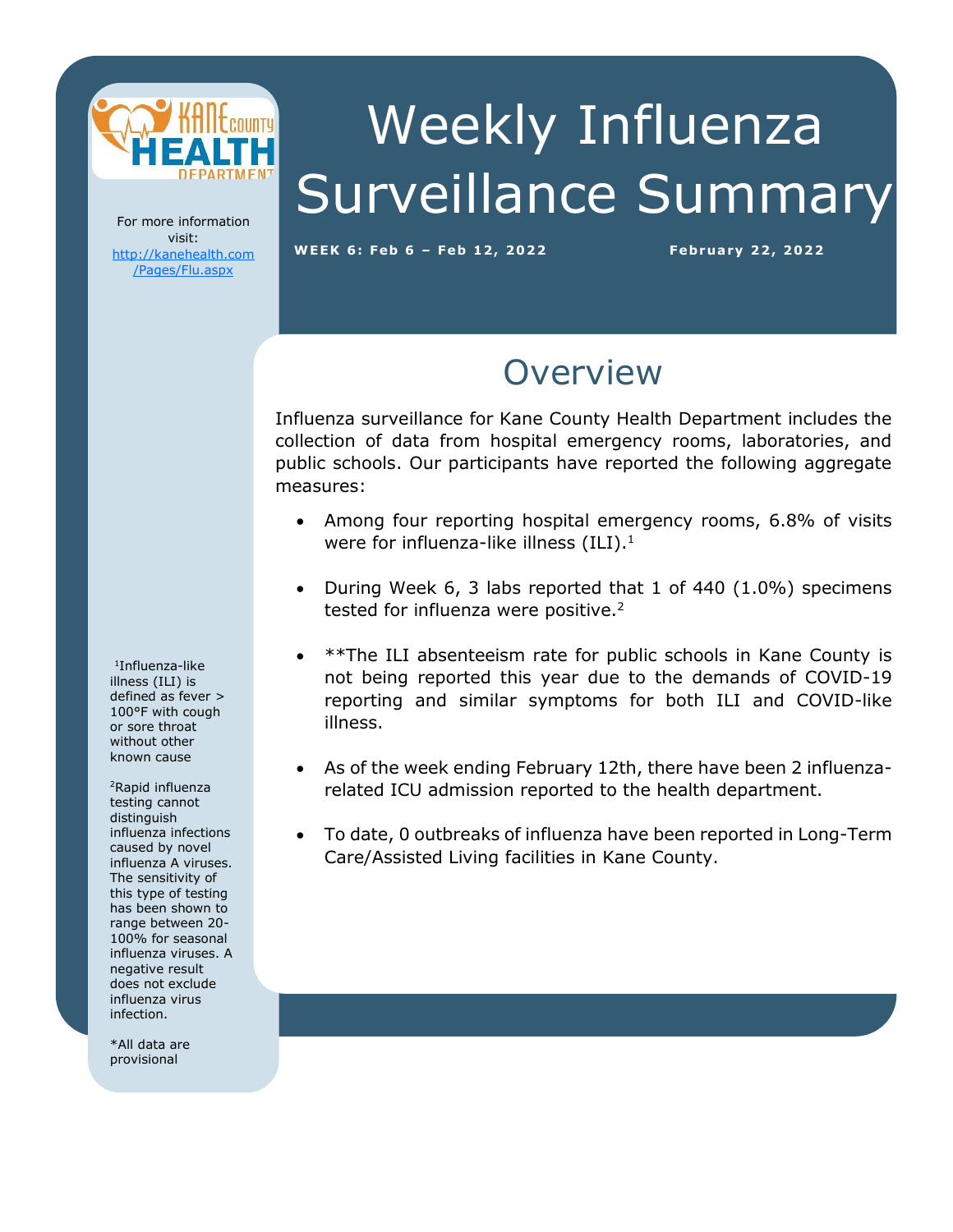## Emergency Room Visits

During Week 6, 6.8% of reported hospital emergency room visits were for influenza-like illness  $(III).<sup>1</sup>$ 

Each week, data for the 2021-22 season will be presented with data from the previous flu seasons to show the trend of ER visits for ILI over time.

Visits for influenza-like illness to reporting emergency rooms during Week 5 had the following age distribution:

- 0-4 years: 34.2% of all ILI visits
- 5-24 years: 26.6% of all ILI visits
- 25-64 years: 26.6% of all ILI visits
- 65+ years: 12.6% of all ILI visits

Throughout the season, KCHD will provide updated information on the total number of people visiting the emergency room for ILI, and what age groups make up those visits.

1 Influenza-like illness (ILI) is defined as fever > 100°F with cough or sore throat without other known cause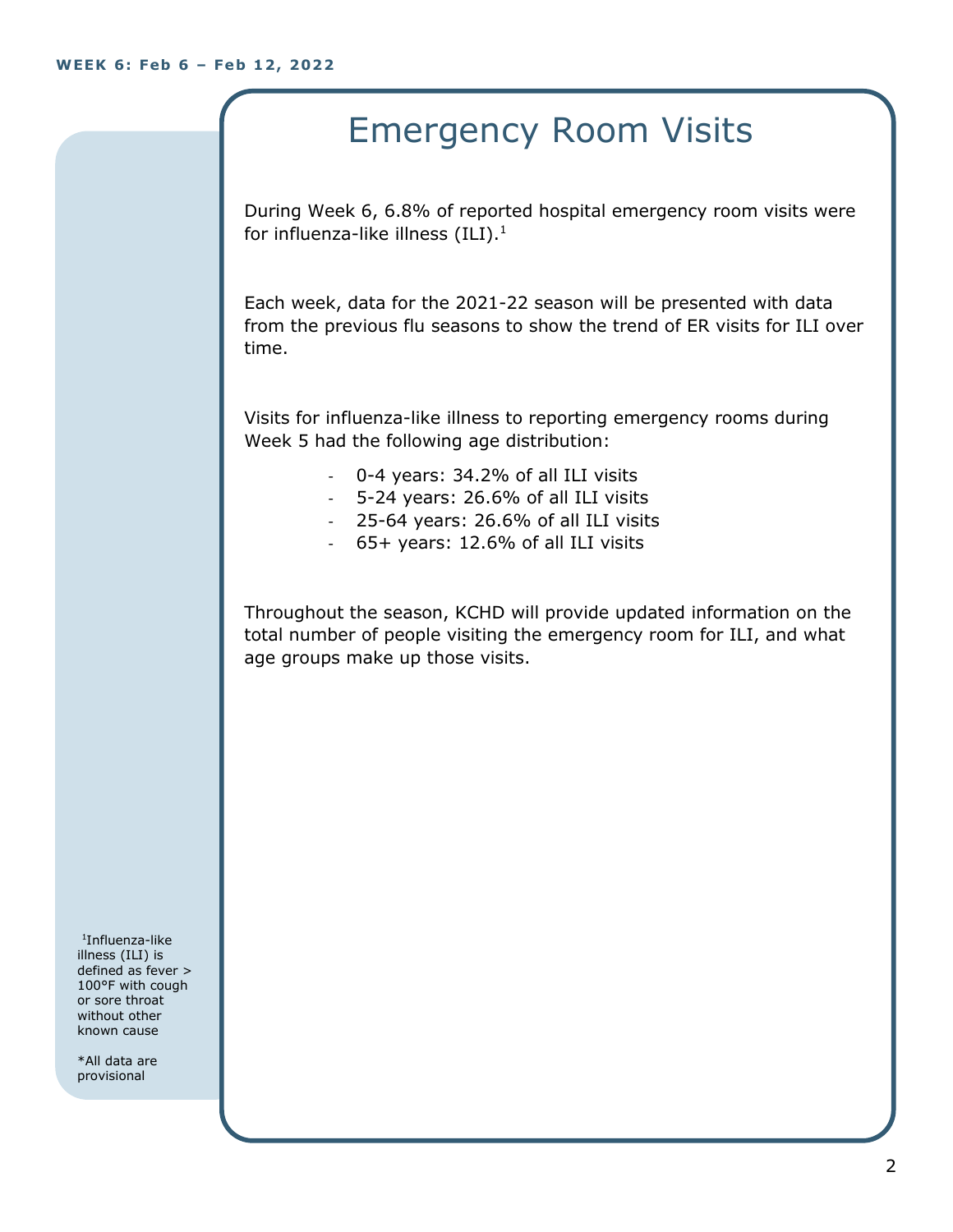

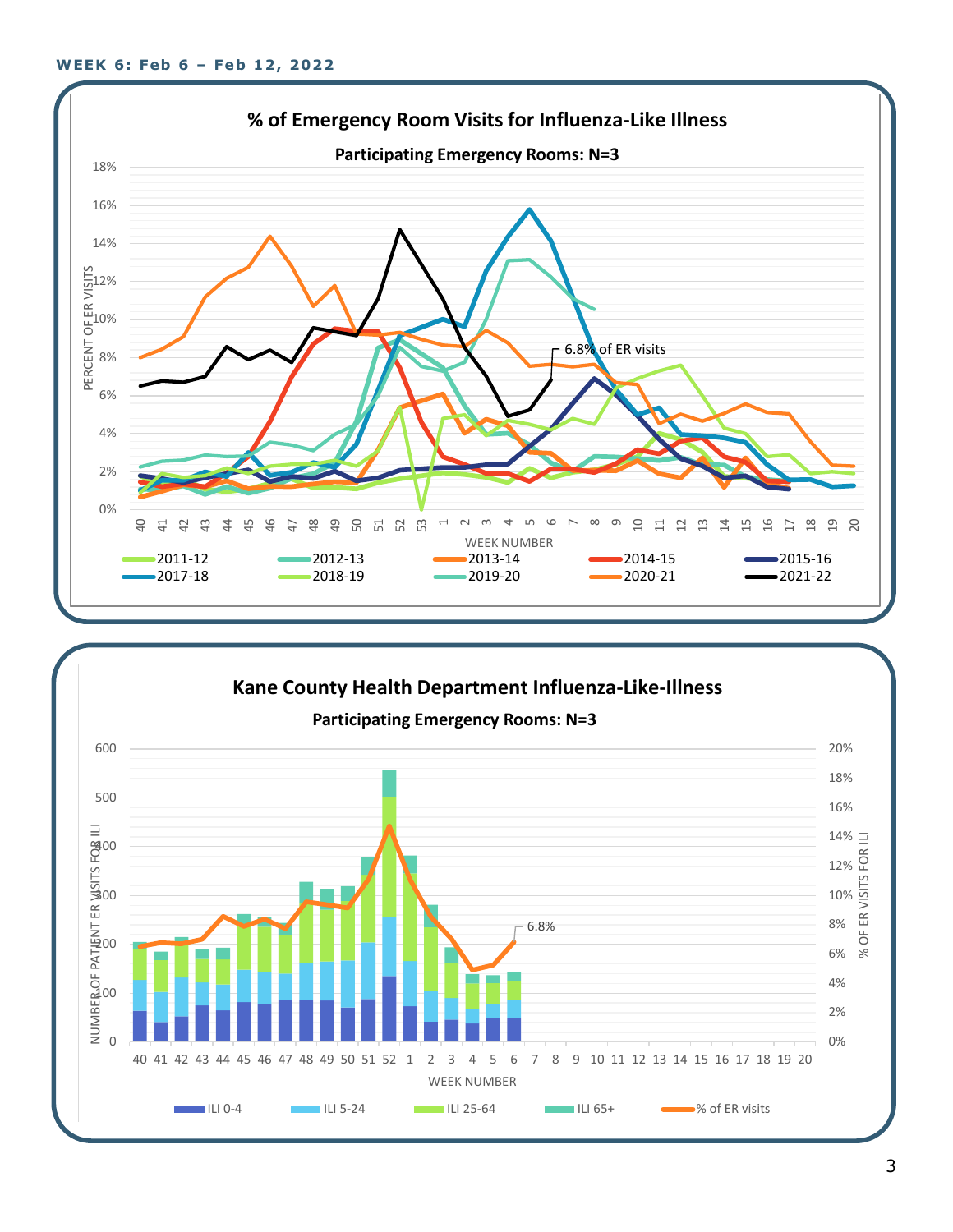## Laboratory Tests

| <b>Kane County Labs (5)</b>       | Week: 6       |                | <b>Season Total</b> |                |  |
|-----------------------------------|---------------|----------------|---------------------|----------------|--|
|                                   | <b>Number</b> | <b>Percent</b> | <b>Number</b>       | <b>Percent</b> |  |
| <b>Specimens Tested</b>           | 440           |                | 9129                |                |  |
| <b>Specimens Positive</b>         |               | 0.2%           | 164                 | 1.8%           |  |
| <b>Positive Specimens by Type</b> |               |                |                     |                |  |
| Influenza A                       |               | 100.0%         | 156                 | 95.1%          |  |
| Influenza B                       | O             | $0.0\%$        | 8                   | 4.9%           |  |
| Influenza AB                      | ŋ             | 0.0%           | 0                   | 0.0%           |  |
| Unknown                           | ŋ             | 0.0%           | n                   | 0.0%           |  |



Rapid influenza testing cannot distinguish influenza infections caused by novel influenza A viruses. The sensitivity of this type of testing has been shown to range between 20- 100% for seasonal influenza viruses. A negative result does not exclude influenza virus infection.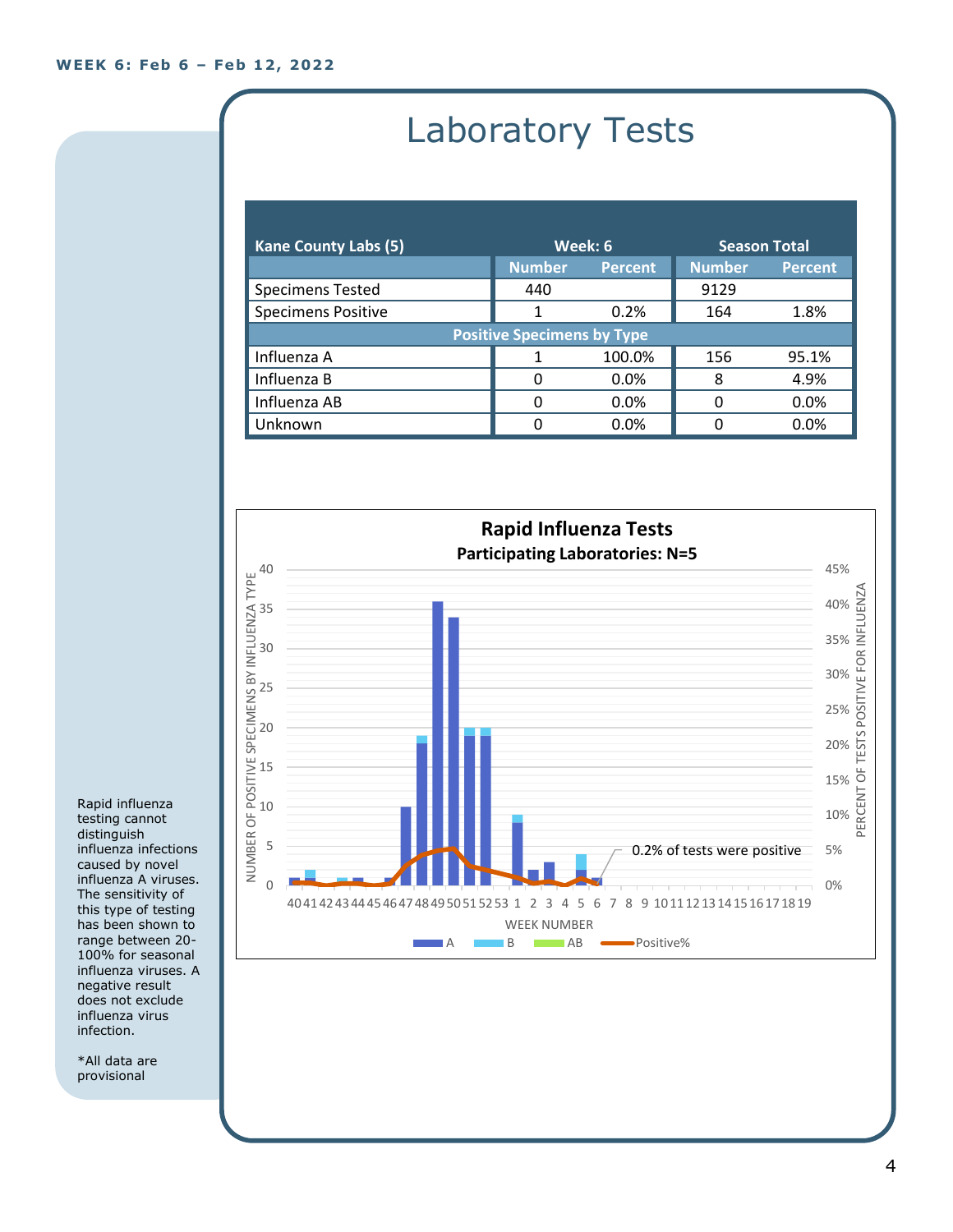#### Student Absenteeism

The ILI absenteeism rate for public schools in Kane County is not being reported this year due to the demands of COVID-19 reporting and similar symptoms for both ILI and COVID-like illness.

Influenza-like illness (ILI) is defined as fever > 100°F with cough or sore throat without other known cause.